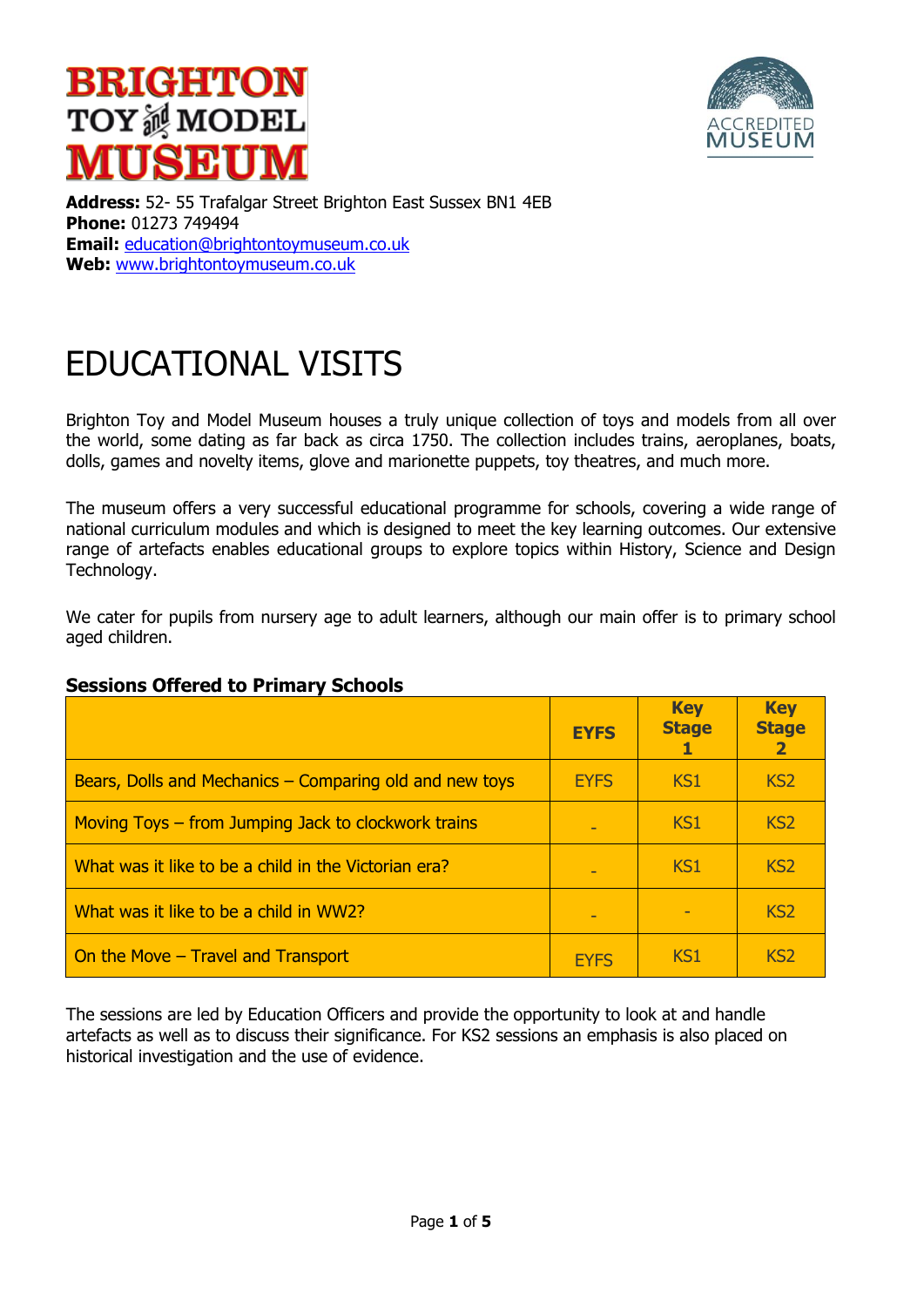## THE EDUCATION SESSION - KS1 & KS2 VISITS

The general format of an educational session is as follows, although this can be adapted to meet the needs of the specific group.

#### **Arriving at the Museum**

On arrival you will be met by the Education Officer who will guide your party to the top gallery area, where we are able to store your coats and lunchboxes.

#### **Welcome & Safety Briefing**

The visit will begin with a welcome and safety briefing by the Education Officer. This will include an introduction to museum staff, location of the toilets, health and safety information, alarm procedures and an overview of the visit.

#### **Look and Find Activity**

This activity is designed to familiarise the children with the museum layout and its displays. The children will be asked to divide into small groups and find specific exhibits in the museum (these vary according to the focus of the session) and to answer questions about them. These will then be discussed as a whole group when they return to the upper gallery.

#### **Talk & Handling Session / Investigation Session**

The talk and handling session takes place in the upper gallery and includes a talk by the Education Officer on the specific theme of the session, including showing artefacts appropriate to the theme and allowing children to handle them. Discussion with the children is a key part of this activity.

For the KS2 sessions on Victorians and WW2 children will be asked to carry out their own investigation, using a range of artefacts as well as an examination of the exhibits within the museum, to discover what they can learn about the lives of children in these historical periods.

#### **Lunch**

If you have booked an afternoon session, lunch space can be made available within the upper gallery (at additional cost if you have not booked an afternoon session). However, we ask that you request non-sticky food items and that you clear up the area after eating, to leave it as it was found. Black bags for any rubbish will be provided and a dustpan and brush and kitchen towel will be on hand. Chairs are provided for the adults whilst children sit on the floor. Please bear in mind that during the visit the museum is still open to the public, so space will be needed for the public to walk around.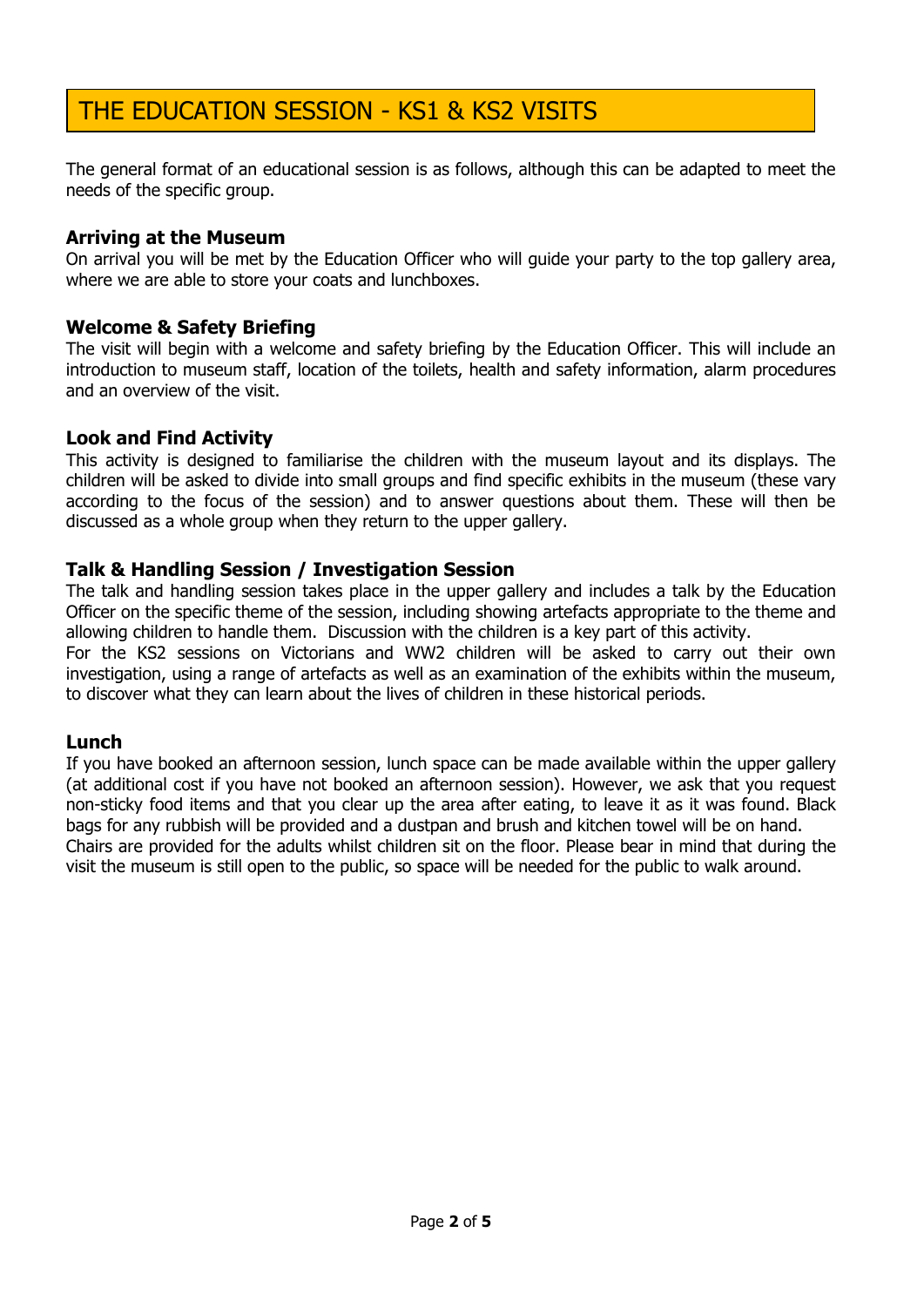## THE REMAINDER OF THE VISIT

Following lunch we can offer a range of activities at an additional cost, depending on the time available to the group.

#### **Focused Drawing Activity (self-led)**

Schools are asked to bring along sketchpads and pencils for this activity.

#### **Traditional Puppet Show**

A puppet show can be provided for an extra charge. A traditional fairy tale show using beautifully handmade puppets (mainly suitable for KS1 children). Please request this in advance to allow for preparation and to ensure the availability of the puppeteer. It may be necessary to split the group so that the puppet show is performed twice, and the group not watching the show can take part in a drawing activity.

We can also allow time for the children to simply enjoy the museum in small groups. The museum also has some old penny slot machines that can be operated with 10p coins.

#### **The Museum Shop**

Our shop offers a wide selection of inexpensive toys and souvenirs should you wish to shop. Due to the size of the shop we ask that the children visit in small groups (accompanied by an adult). We recommend spending money of  $£3 - £5$ .

Alternatively, we can arrange to make up goody bags to order.

#### **Leaving the Museum**

Please bear in mind that we have limited toilet facilities and that you need to start preparing the children for departure well in advance of the intended departure time.

### OTHER VISITS WE CAN ACCOMMODATE

If you would like to arrange an educational session for KS3 or KS4 students, college students or adult learners, please contact the Education Officer to discuss this.

We also offer guided tours of our collection for large groups. Alternatively groups are welcome to look around our museum unaccompanied for a flat rate price with admission.

We can offer bespoke sessions for groups with special requirements. Please contact us to discuss this option.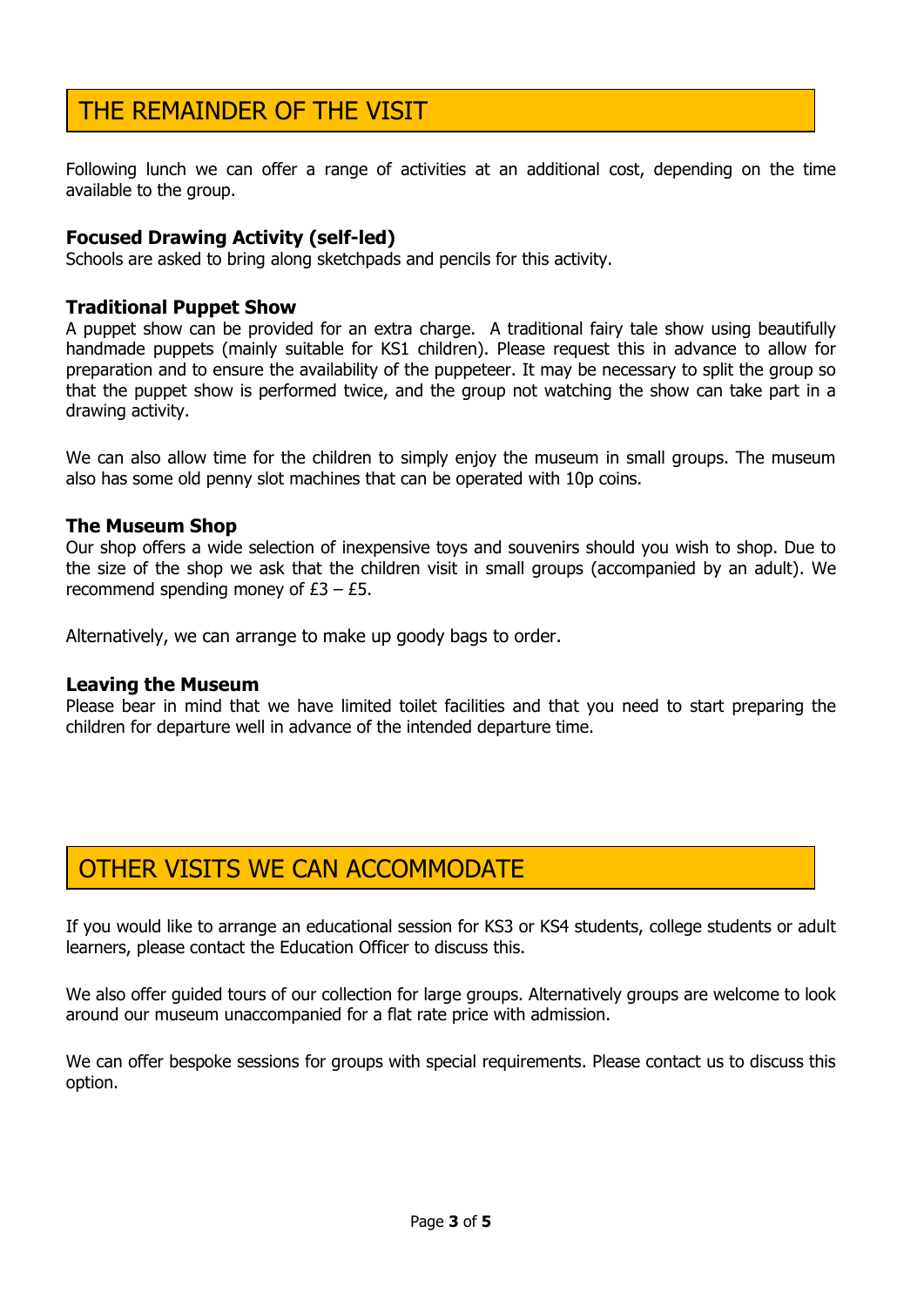## OTHER IMPORTANT INFORMATION

#### **Timing of Visits**

Educational visits are normally available on Tuesday, Wednesday, Thursday and Friday. The museum opens at 10am. Depending on transport arrangements the visits usually start around 10am and can run until 2pm, depending on the requirements of the particular school group. You should allow at least two hours for the visit.

#### **Group Size**

Due to the space available in the museum our maximum group size is 30 children. It may be possible to accommodate larger groups on a Monday when the museum is closed to the public – please contact us to discuss this.

If you would like to arrange a visit for older children or adults please contact us to discuss.

#### **Wheelchair Access**

Though situated within a Victorian building, adaptations have been made to enable wheelchair access to the museum. Please advise us on booking if you have anyone in your party who requires wheelchair access.

#### **Planning Ahead**

Our museum offers a unique experience and is a popular choice for educational visits. Booking well ahead is advisable, although we will do our best to accommodate late bookings.

We offer teaching staff a complementary preliminary visit to get a feel for the museum and liaise with museum staff before a school visit.

### BOOKING AND PAYMENT

#### **Session Prices**

| <b>Educational</b><br><b>Session</b>           | Minimum Charge of £162 for up to 36 children and adults, £4.50 each<br>per additional child/adult.  |
|------------------------------------------------|-----------------------------------------------------------------------------------------------------|
| <b>Puppet Show</b>                             | Minimum Charge of £90 for up to 36 children and adults, $£2.50$ each per<br>additional child/adult. |
| <b>Lunch Space</b>                             | £15 for up to 45 minutes. £7.50 per additional 30 minutes.                                          |
| <b>Additional time in</b><br>museum (self-led) | E2 per person (child/adult) for up to two hours.                                                    |
| <b>Other Groups</b>                            | Please contact the museum for an individual costing.                                                |